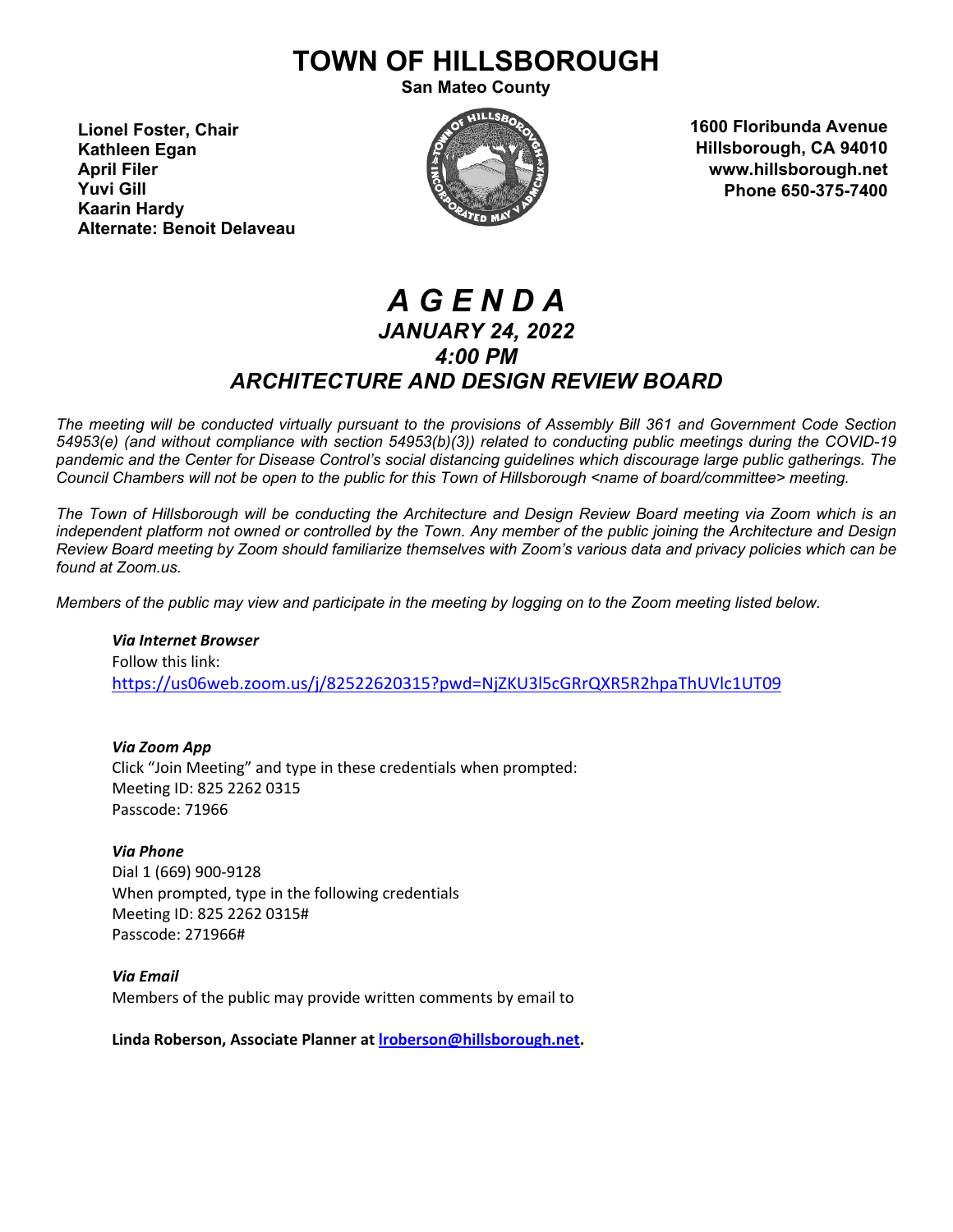*Emailed comments should note the agenda item on which you are commenting or that your concern is not on the agenda. Written comment length should be approximately 250-300 words, commensurate with the three minutes allowed for verbal comments.* 

*To ensure your comment is read to the ADRB please submit your email no later than 2:00 p.m. on Monday December 6, 2021. The Town will make every effort to read emails received after that time. Emails received after the 2:00 p.m. deadline will be provided to the ADRB after the meeting.*

*Members of the public may provide public comments via the Zoom platform by using the "raise hand" feature or, if calling in by phone, by pressing \*9 on the telephone keypad. If a member of the public wants to provide public comment on an item or a non-agenda item during the general public comment portion of the meeting, they shall request to speak by using the "raise hand" feature on Zoom or, if calling in by phone, by pressing \*9 on the telephone keypad prior to the close of the public comment period. In response, the Town will unmute the speaker and allow them to speak up to three minutes. All members of the public will be limited to one comment per agenda item. The Town encourages all members of the public to limit any comments that might be repetitive of comments provided by other speakers on the same item.* 

#### **I. CALL TO ORDER**

#### **II. ROLL CALL**

**III. APPROVAL OF MINUTES:** Consideration of Meeting Minutes of Monday, December 6, 2021.

#### **IV. WRITTEN/ORAL PUBLIC COMMENT I:**

*This portion of the meeting is reserved for persons wishing to address the Architecture and Design Review Board on any matter not on the agenda. Members of the public may provide comments via the Zoom platform by using the "raise hand" feature or, if calling in by phone, by pressing \*9 on the telephone keypad. In response, the Town will unmute the speaker and allow them to speak on any topic for up to three minutes. If there appears to be a large number of speakers, speaking time may be reduced to no less than 2 minutes, at the discretion of the Chair. Members of the public are limited to one comment at this time. State law prohibits the Architecture and Design Review Board from discussing or acting on non-agenda items, and generally limits the ability of the Architecture and Design Review Board to respond to any public comments made regarding non-agenda items.*

*Members of the public may provide comments related to items not on the agenda via email to [lroberson@hillsborough.net.W](mailto:lroberson@hillsborough.net.)ritten comment length should be approximately 250-300 words, commensurate with the three minutes allowed for verbal comments. To ensure your comment is read to the ADRB, please submit no later than 2:00 p.m. on Monday December 6, 2021.*

#### **V. ANNOUNCEMENT OF CONFLICT OF INTEREST:**

*This portion of the agenda is for board members to disclose any conflict of interest related to any item on the agenda. Any board member who has confirmed a conflict of interest or has reason to believe they have a conflict of interest should disclose the conflict for the record and abide by the disqualification requirements contained in FPPC regulations.*

#### **VI. CONSENT CALENDAR:**

*The Consent Calendar includes routine items, which do not require discussion. A board member or staff may remove an item for discussion, and any member of the public may request a board member to remove an item for discussion. If there is no request to remove any item from the consent calendar, then the item can be approved in one motion with a roll call vote.*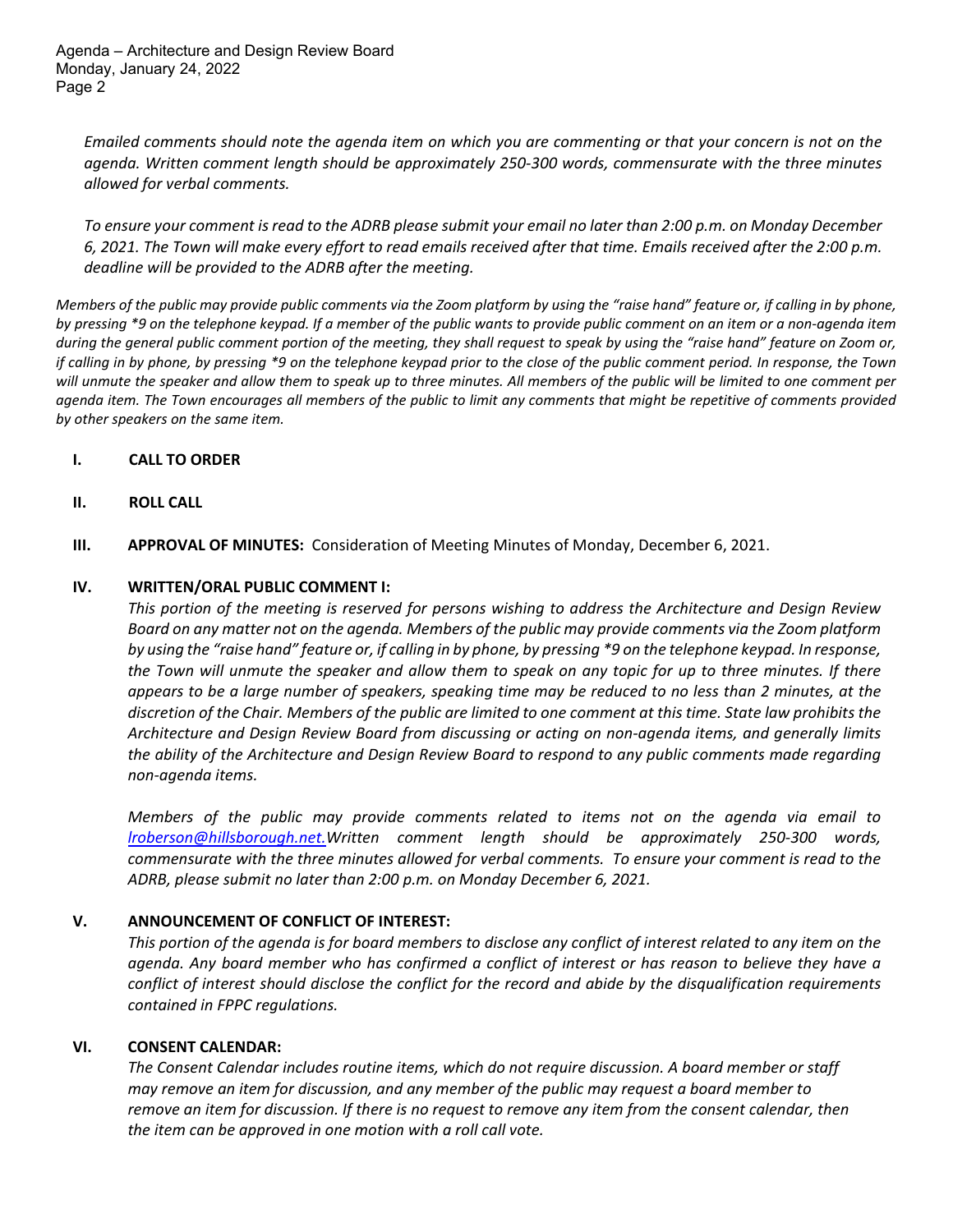#### 1. **Resolution Making Findings and Determinations Under Assembly Bill 361 for the Continuation of Virtual Meetings (Staff)**

On March 17, 2020, in the face of the COVID-19 pandemic, Governor Gavin Newsom issued Executive Order N-29-20 suspending certain provisions of the Ralph M. Brown Act in order to allow for local legislative bodies to conduct their meetings completely telephonically or by other electronic means. AB 361 preserves many of the provisions of the earlier executive orders while also adding new requirements to the management of remote and teleconference public meetings in order to better achieve the levels of transparency that the Brown Act demands.

#### **VII. FORMAL REVIEW ITEMS:**

#### 2. **355 Hillsborough Blvd. (APN: 031-160-200) Gallagher / Krivkovich (Eric Nyhus)**

At the request of the applicant, this item has been withdrawn from this agenda and is tentatively scheduled for the March 7, 2022, ADRB regular meeting.

#### **VIII. PRELIMINARY REVIEW ITEMS:**

#### 3. **1024 La Cuesta Road (APN: 031-263-110)**

#### **Gorin Belle (Eric Nyhus / Terra Ferma Landscape Architecture)**

Request for design review of a new, 4,397 square foot (24.98% Floor Area Ratio) two-story French Eclectic style residence. The proposed structure and new landscape will replace an existing 1950's Ranch style home approximately 2,775 square feet on a 17,599 square foot lot (15.76% Floor Area Ratio). Hillsborough's Municipal Code defines new dwellings as "type A" or a major project, this project is a new residence and therefore subject to ADRB review and approval.

#### 4. **1950 Ralston Ave. (APN: 028-234-130)**

#### **1950 Ralston Ave., LLC (Form One Design / Mike Callan Landscape)**

Request for design review of a new, 5,621 square foot (24.99% Floor Area Ratio) two-story Craftsman style residence. The proposed structure will replace an existing Ranch style home approximately 3,165 square feet on a 22,486 square foot lot (15.76% Floor Area Ratio). Hillsborough's Municipal Code defines new dwellings as "type A" or a major project, this project is a new residence and therefore subject to ADRB review and approval.

### 5. **830 Black Mountain Road (APN: 031-152-080)**

#### **Stark and Francis (Saikley Architects)**

Request for preliminary design review of a new residence. The proposed new Craftsman style structure is 5,110 square feet on a 22,265 square foot lot (22.9% Floor Area ratio) which will replace an existing Ranch style 4,441 square foot structure with an FAR of 19.9%. As required for new residences, the application includes associated landscape improvements. The proposed scope of work is considered a type A or major project and is therefore subject to ADRB review and approval.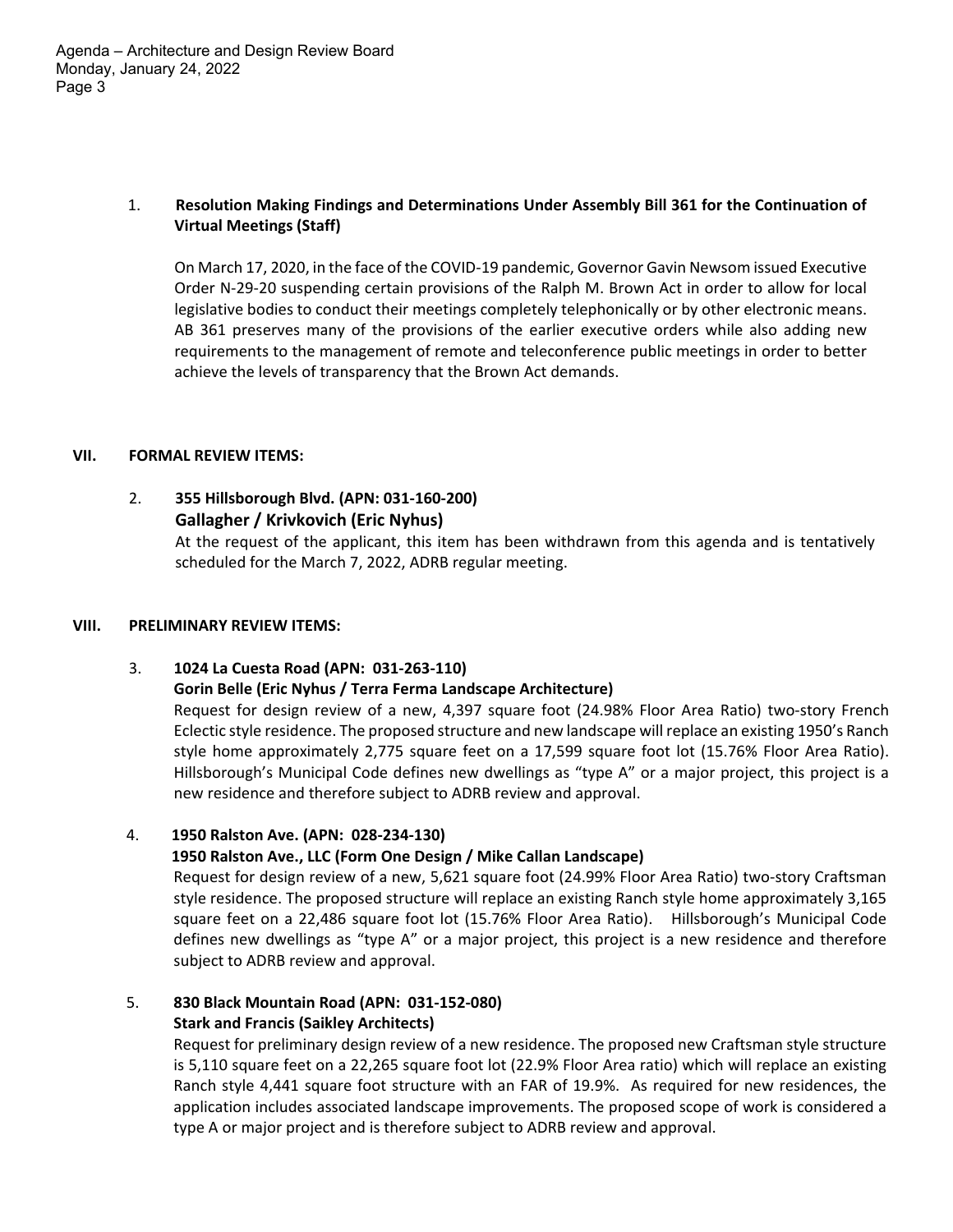#### 6. **1520 Wedgewood Drive (APN: 038-082-100)**

#### **Chavez Emiko (Vista Design / Bergez & Associates Design Studio)**

Request for preliminary design review of a proposed new two-story French Chateau style home to replace an existing single-story 2,140 square foot Ranch style home (9.82% Floor Area Ratio). The planned new structure is 4,406 square feet on a net lot size of 21,780 square feet (20.22% Floor Area Ratio) and includes a complete landscape architectural renovation. The proposed scope of work is considered a major project and is therefore subject to ADRB review and approval.

#### **XI. DISCUSSION ITEMS:**

- 1. Board Member Updates Reappointment of Chair Lionel Foster and Board member Kathleen Egan.
- 2. Staff Updates

San Mateo County Registrar of Voters has requested to use Town Hall as a Vote Center for the June 2022 and November 2022 elections. Unfortunately, this will impact the planned Monday, November 7, 2022, ADRB meeting. The County will use the Town Hall chambers as a vote Center from November 4-9.

#### **XIII. PUBLIC COMMENT II:**

*This portion of the meeting is reserved for persons wishing to address the Architecture and Design Review Board on any matter not on the agenda. Members of the public may provide comments via the Zoom platform by using the "raise hand" feature or, if calling in by phone, by pressing \*9 on the telephone keypad. In response, the Town will unmute the speaker and allow them to speak on any topic for up to three minutes. If there appears to be a large number of speakers, speaking time may be reduced to no less than 2 minutes, at the discretion of the Chair. Members of the public are limited to one comment at this time. State law prohibits the Architecture and Design Review Board from discussing or acting on non-agenda items, and generally limits the ability of the Architecture and Design Review Board to respond to any public comments made regarding non-agenda items.*

#### **XIV. ADJOURNMENT**

#### **SPECIAL ACCOMMODATIONS:**

*If you need a disability-related modification or accommodation, including auxiliary aids or services, to participate in the Architecture and Design Review Board meeting, or if you need an agenda in an alternate form, please contact the City Clerk at 375-7412 at least 24 hours before the scheduled Architecture and Design Review Board meeting.*

#### **ATTACHMENTS:**

*Any items listed as "Attachments" to the agenda are available on the Town's website or at the City Clerk's office.*

*Any writings or documents provided to a majority of the Architecture and Design Review Board regarding any item on this agenda, except as exempt from public disclosure under applicable law, will be made available for public inspection in the City Clerk's Office located at 1600 Floribunda Avenue, Hillsborough, CA 94010, during normal business hours.*